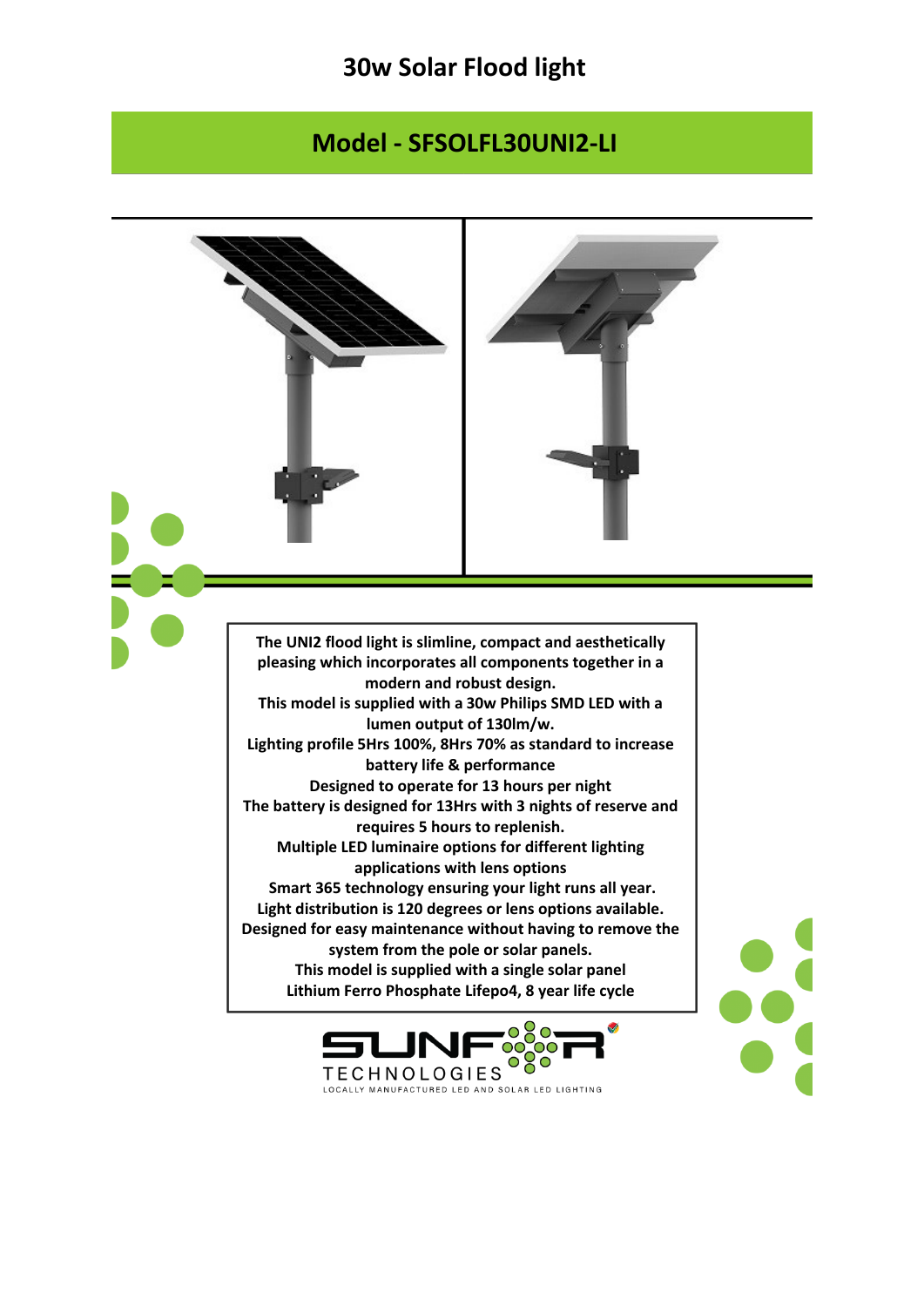## **Model - SFSOLFL30UNI2-LI**

| <b>LIGHT</b>                                        | Power                                                                                                                  | 30W                           |
|-----------------------------------------------------|------------------------------------------------------------------------------------------------------------------------|-------------------------------|
|                                                     | LED                                                                                                                    | Philips                       |
|                                                     | IP Rating                                                                                                              | IP 65                         |
|                                                     | Flux @ CCT 5700 - 6000K                                                                                                | 3900lm                        |
|                                                     | CRI - Colour Rendering Index                                                                                           | 80                            |
|                                                     | Optical control                                                                                                        | Glass Lens                    |
|                                                     | Average Lifespan                                                                                                       | 8 years                       |
|                                                     | Operating temperature                                                                                                  | -30 Deg $\sim$ +45 Deg        |
|                                                     | Mounting height                                                                                                        | 5 meter above surface         |
|                                                     | Beam angle                                                                                                             | 120 degrees                   |
|                                                     | Lumen per watt                                                                                                         | 130                           |
|                                                     | Pole to pole distance                                                                                                  | 25 meters                     |
| BATTERY                                             | Lithium Ferro Phosphate                                                                                                | Sharp                         |
|                                                     | Voltage                                                                                                                | 12.8v                         |
|                                                     | Watt Hours                                                                                                             | 729.60Wh                      |
|                                                     | Lifespan                                                                                                               | 2000 cycles                   |
| <b>SOLAR</b><br>PANEL                               | Power                                                                                                                  | 160 <sub>w</sub>              |
|                                                     | Voltage                                                                                                                | 18 <sub>V</sub>               |
|                                                     | Maximum current Charging                                                                                               | 8.43 Amp                      |
| <b>CONTROLLER</b>                                   | method Dimming                                                                                                         | <b>PWM</b>                    |
|                                                     | parameters                                                                                                             | 100 / 70 / 50 & 30%           |
|                                                     | Day night sensor                                                                                                       | Integrated Day / Night sensor |
|                                                     | Lighting parameters                                                                                                    | 4 stage programmable          |
|                                                     | <b>Electrical parameters</b>                                                                                           | Temperature compensation      |
|                                                     |                                                                                                                        | Overheating, overcharging and |
|                                                     |                                                                                                                        | over discharging protections  |
| <b>BRACKETING</b><br>AND<br>BATTERY<br><b>BOXES</b> | Aluzinc and powder coated<br>Manufactured in an SABS approved facility with ISO 9001<br>3CR12 stainless steel optional |                               |
| <b>POLE</b>                                         | Galvanized with an option to powder coat - 6m (101mm - 89 collar)                                                      |                               |
| <b>WARRANTY</b>                                     | 3 years on all components - option to extend                                                                           |                               |